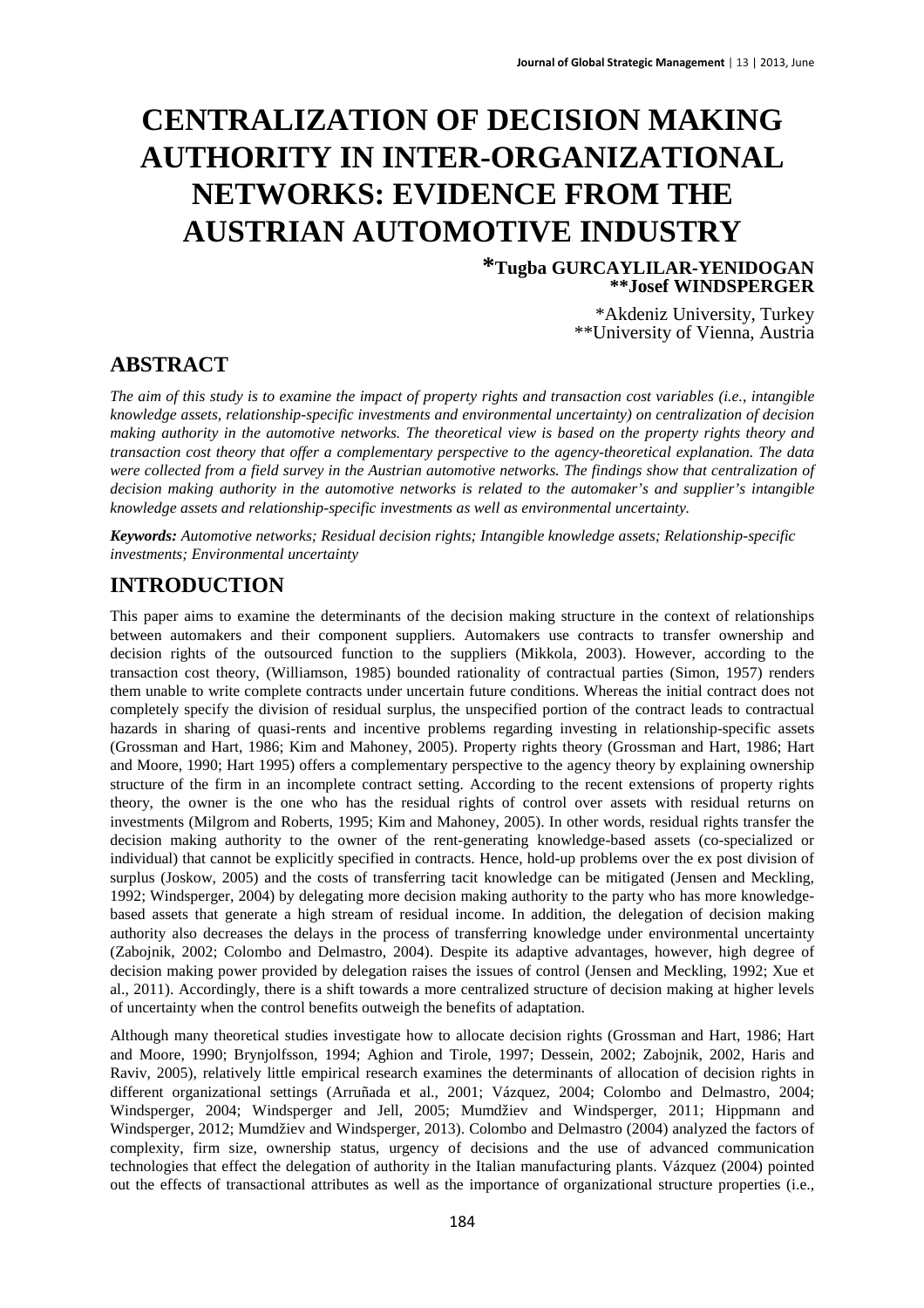size, property, age and unionism) and tested the links between transactional/behavioral traits (frequency of transactions, asset specificity, opportunism and uncertainty) and the allocation of decision rights in the Spanish food and electronics industries. In addition to the transactional and structural determinants of allocation of decision rights, Windsperger (2004) contributed to the franchising literature by explaining the influence of intangible knowledge assets on the structure of decision rights based on the property rights theory. On the other hand, Arruñada et al. (2001) analyzed the allocation of decision rights and monetary incentives in contractual relationships between automakers and dealers. Thereby they focused on the design of formal decision making processes and explored the effects of network characteristics (including product quality, length of the relationship and size of the network) on the allocation of completion, monitoring and termination rights.

Complementary to the view of Arruñada et al. (2001), this study focuses on property rights and transaction cost variables (intangible knowledge assets, relationship-specific investments and environmental uncertainty) that influence the degree of centralization of decision making authority in the automotive networks. In this study, the authors argue that the suppliers' sources of knowledge-based power (i.e., intangible knowledge assets) and the relationship-specific investments have negative effects on centralization of decision making authority whereas the impact of environmental uncertainty differs according to the adaptation or control requirements. The results obtained from the Austrian automotive networks support the theoretical predictions of the study. The findings show that more decision making authority is delegated to the component suppliers who have more intangible knowledge assets. Similarly, the empirical results provide evidence that suppliers' decision making authority increases with their investment in relationship-specific assets. In addition to the positive impact of environmental uncertainty on centralization of decision making due to control requirements, the moderating effect of environmental uncertainty on the relationship between intangible knowledge assets and centralization of decision making authority is supported by the data.

This study contributes to the literature in three important ways. First, this study integrates the multiple effects of rent-generating knowledge-based sources into the model that explores the determinants of the decision making structure: the effects of individual contributions in value-creating supply chain activities (i.e., design  $\&$ engineering, procurement, inbound logistics and production) and the effect of co-specific investments (Koss and Eaton, 1997) in product development. Second, this study discusses the conflicting effects of environmental uncertainty on centralization of decision making authority. Finally, this study contributes to the literature by providing evidence for the moderating effect of environmental uncertainty on the relationship between suppliers' intangible knowledge assets and centralization of decision making authority.

The paper proceeds in the following way. First, the hypotheses concerning the impact of knowledge-based assets and environmental uncertainty on centralization of decision making authority are developed and the moderating effect of environmental uncertainty on the relationships between intangible knowledge assets and centralization of decision making authority is discussed. Second, the data collection method and analytical procedures are explained in detail. Next, the hypotheses are tested with ordinal regression analyses. Finally, the research findings are presented and their implications are discussed.

### **LITERATURE REVIEW AND HYPOTHESES**

### Intangible Knowledge Assets and Centralization

Based on the property rights view, the assignment of residual decision rights depends on the distribution of intangible assets that influence the residual income stream of the team production in network relationships (Windsperger, 2004). The portfolio of intangible assets consists of knowledge assets (i.e., know-how and reputation) as well as intellectual property assets (i.e., trademarks, patents, copyrights and registered designs) (Hall, 1992). Whereas intellectual property rights may be contractible, knowledge assets with a low degree of contractibility are the main issue for the allocation of residual decision rights (Hart and Moore, 1990; Brynjolfsson, 1994). The limited information storage and processing capacity of the economic agents makes it difficult to acquire and absorb knowledge. In this case, delays in making decisions give rise to the costs of transferring knowledge (Jensen and Meckling, 1992). When the cost of transferring knowledge is higher than the cost of transferring decision rights, more decision making authority is delegated to the holders of knowledge. Hence, (de)centralization of decision making authority increases the power of knowledge holders with their influence on the decisions regarding particular activity/functional areas (Young and Tavares, 2004). Consequently, in order to increase the returns from task specialization (Colombo and Delmastro, 2004) a higher portion of residual rights of control should be allocated to the suppliers, as automakers rely on suppliers' expertise in the development of new components and integrated systems customized to their specific requirements.

H1: A higher centralization (decentralization) of decision making authority is associated with more intangible knowledge assets of the automakers (suppliers).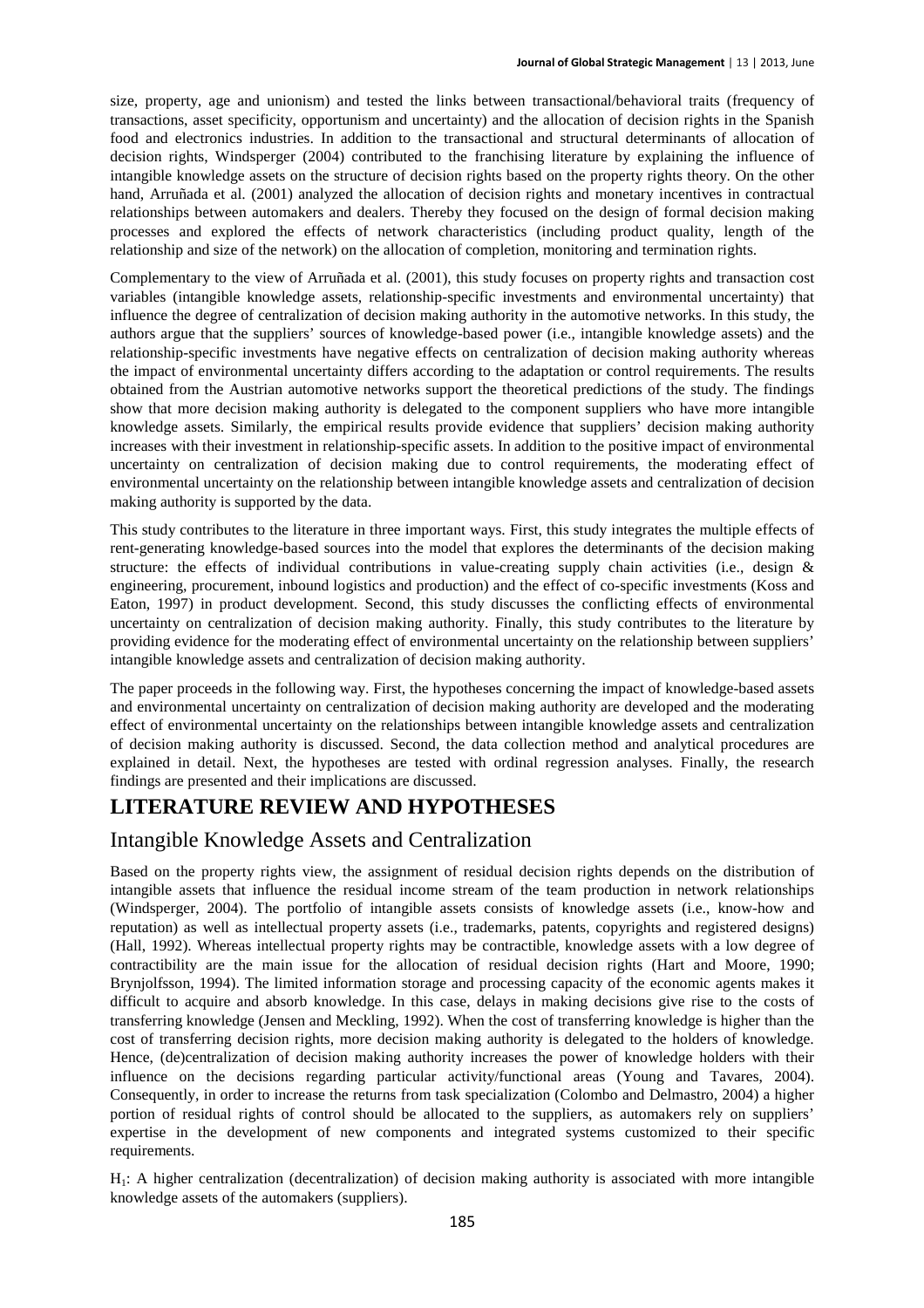## Relationship-Specific Investments and Centralization

In addition to the influence of intangible knowledge assets on the structure of decision rights, transaction cost economics and property rights reasoning enable to explain how the economic rent stream from the intangible asset portfolio should be shared between network partners (Westgren, 2000). In the automotive networks, supplier involvement in product development requires high investments in relationship-specific assets that generate ex post quasi-rents at stake (Masten, 1984). The investing parties (usually suppliers) face the hazards of ex post opportunism when the division of surplus is the subject of renegotiation (Segal and Whinston, 2000; Whinston, 2003; Martinez-Noya et al., 2012). Accordingly, the hold-up problems over the ex post division of surplus induce the parties to underinvest in specific assets. However, the allocation of rights to residual returns eliminates the bargaining problem over the appropriable ex post quasi-rents (Joskow, 2005). Hence network partners can maximize joint residual surplus by assigning residual income rights. On the other hand, the supplier's residual rights of control over specific and non-contractible knowledge assets effects the ex ante investment incentives by mitigating appropriability hazards arising from inadequate use of the knowledge transferred. In addition, the bonding effect of the supplier's relationship-specific investments reduces the monitoring costs of automakers when the quasi-rent stream generated by co-specific investments exceeds the potential gains from ex post opportunism (Klein et al., 1978; Rokkan et al., 2003; Hendrikse and Windsperger, 2011; Mumdžiev and Windsperger, 2013).

H2: A higher centralization of decision making authority is associated with a lower level of relationship-specific investments.

### Environmental Uncertainty and Centralization: Adaptation vs. Control Effects

High environmental uncertainty creates adaptation problems and increases the need for mutual adjustment between the network partners (March and Simon, 1958; Thompson, 1967; Williamson, 1975; Gulati et al., 2005). In order to respond to changing technologies and environment, automakers need to be able to adjust and upgrade their production technologies through co-development of their competencies together with suppliers (Fredericks, 2005; Joshi and Stump, 1999; Wang and Wei, 2007). According to Zabojnik (2002), delegation of decision making authority creates information-processing benefits through the flow of new information between network partners and hence facilitates sequential adaptations under high environmental uncertainty. Coordinated adaptation reduces leaks and delays in transmitting knowledge by encouraging the partners to perform concurrently (Zabojnik, 2002; Colombo and Delmastro, 2004). Therefore, it is assumed that decentralized decision making structures are more effective in a dynamic business environment to quickly respond to changes (Burns and Stalker, 1961; Aoki, 1986; Fan et al., 2003; Vázquez, 2004; Davis et al., 2009; Hippmann and Windsperger, 2012). Accordingly, the higher the environmental uncertainty, the more residual decision rights are assigned to component suppliers in order to utilize the benefits of adaptation and responsiveness provided by more decentralized structure of decision making.

H3a: A higher decentralization of decision making authority is associated with higher environmental uncertainty.

On the other hand, decentralization of decision making authority also gives rise to problems of control. There is a trade-off between control and adaptation effects of delegation. The allocation of a higher portion of residual decision rights to the suppliers means a loss of control for automakers. According to the agency theory, the interest of the parties may not always align with the achievement of cooperative behavior (Milgrom and Roberts, 1992; Jensen and Meckling, 1992). In this case, the use of authority in a way that damages cooperative orientation to achieve common goals causes residual loss. Therefore, higher requirement of automakers to monitor the decisions over upstream value chain activities increases the costs of control. If the costs of control exceed the benefits of information processing under high uncertainty, automakers tend to centralize the structure of decision making to mitigate incentive conflicts (Xue et al., 2011). In addition, centralization of decision making authority facilitates the coordination of resources among different sourcing units. For example, global sourcing in the automotive industry is characterized by intense interdependencies among the operations. In this case, a more centralized structure of decision making provides flexibility to the automakers against changing environmental conditions. Thus automakers can decrease the external risks with a shift of sourcing towards the other suppliers as opportunities arise. Consequently, the higher the environmental uncertainty, the more residual decision rights are assigned to the automakers in order to reduce the residual loss arising from internal and external risks.

 $H_{3b}$ : A higher centralization of decision making authority is associated with higher environmental uncertainty.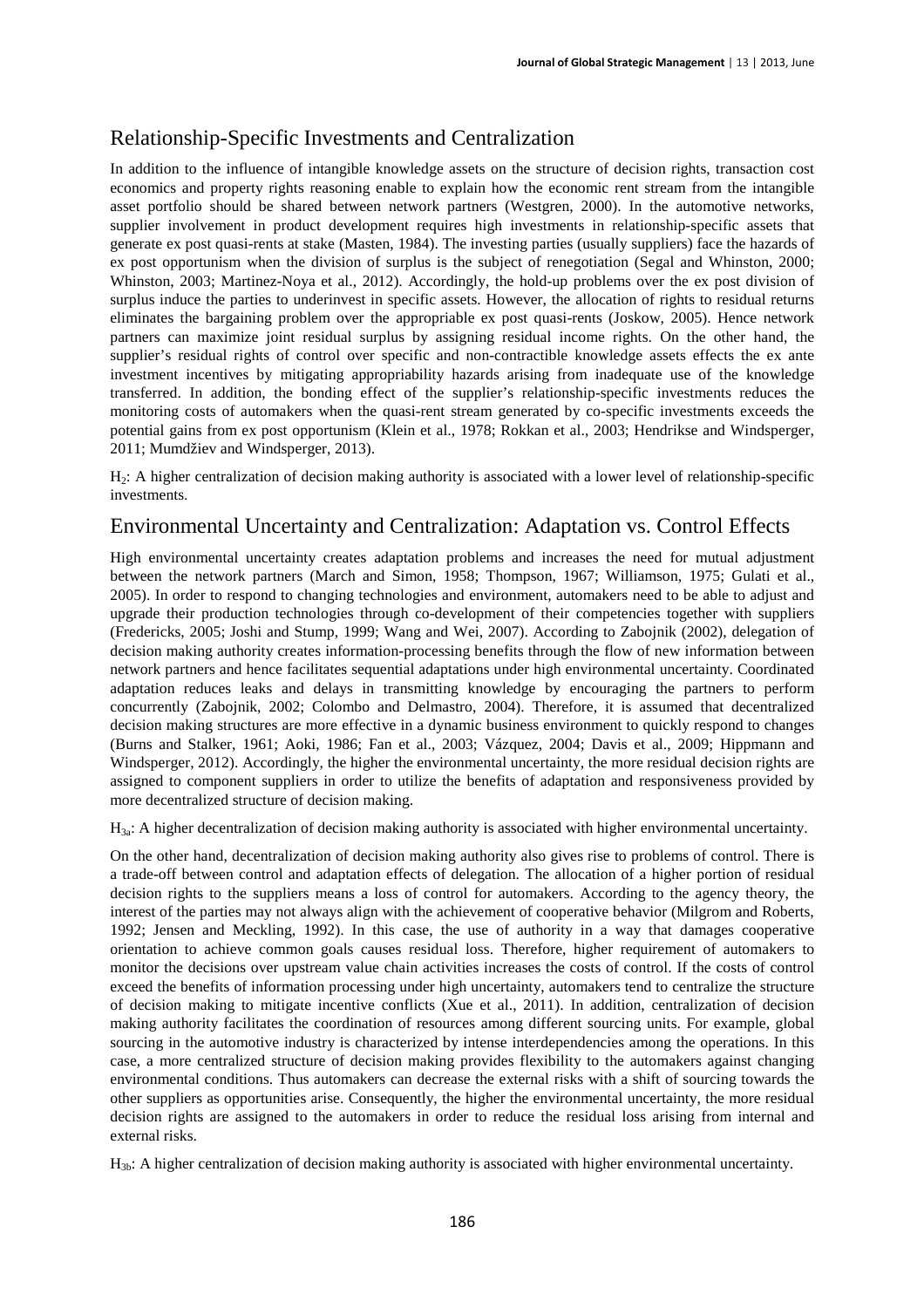# Suppliers' Intangible Knowledge, Environmental Uncertainty and Centralization: The Moderating Effect of Environmental Uncertainty

This study assumes that the influence of environmental uncertainty on the relationship between suppliers' intangible knowledge and centralization of decision making authority depends on two conflicting requirements: adaptation requirements vs. control requirements (Xue et al., 2011). Based on the need for adaptation and responsiveness, environmental uncertainty increases the negative effects on the relationship between supplier's intangible knowledge assets and centralization of decision making authority. In other words, under highly intangible knowledge assets of the supplier, the supplier's decision making authority increases with environmental uncertainty.

H4a: Environmental uncertainty strengthens the negative impact of suppliers' intangible knowledge assets on centralization of decision making authority.

On the other hand, environmental uncertainty decreases the negative effects on the relationship between suppliers' intangible knowledge and centralization of decision making authority based on the need for control. The benefits of control and coordination outweigh the benefits of adaptation when environmental uncertainty increases to a higher level. Therefore, in the special case of a positive residual loss, there is a tendency towards a more centralized structure of decision making under a higher level of environmental uncertainty even if suppliers have more intangible knowledge.

H4b: Environmental uncertainty weakens the negative impact of suppliers' intangible knowledge assets on centralization of decision making authority.

### Environmental Uncertainty, Relationship-Specific Investments and Centralization: The Moderating Effect of Relationship-Specific Investments

The bonding effect of relationship-specific investments reduces the control costs of delegation under high environmental uncertainty by decreasing the relational risk arising from a more decentralized decision making structure (Klein et al., 1978; Mumdžiev and Windsperger, 2013). Hence, under high supplier's relationshipspecific investments, decentralization of decision making authority facilitates mutually cooperative orientation in adjusting to changing environmental situations. Consistent with this argument, this study considers that relationship-specific investments may have moderating effects on the relationship between environmental uncertainty and centralization of decision making authority.

H5a: Relationship-specific investments strengthen the negative impact of environmental uncertainty on centralization of decision making authority when the coordinated adaptation requirement increases.

H5b: Relationship-specific investments weaken the positive impact of environmental uncertainty on centralization of decision making authority when the control requirement decreases.

# **METHODOLOGY**

### Sample and Data Collection

The aim of this research is to analyze the impact of intangible knowledge assets and suppliers' relationshipspecific investments as well as environmental uncertainty on centralization of decision making authority in the automotive networks. To test the hypotheses, a questionnaire-based survey was conducted in the year 2010. The empirical data of this study were collected from the supplier firms operating in the Austrian automotive industry. To determine the number of supplier firms in the population, the authors utilized the statistics of Austrian Automotive Association (AAA), Automotive Cluster of Vienna Region (ACVR), Automotive Cluster of Upper Austria and Automotive Cluster of Styria with the ranking list of top 100 global suppliers at automotivenews.com. After the cross check of the lists, it was concluded that the total of 275 component suppliers are operating in the Austrian automotive industry. In the data collection process, the total of 275 executives of the Austrian component suppliers were contacted via telephone and informed about the research. 193 firms accepted to participate in the research. Then the questionnaire was sent out electronically to the executives of suppliers who accepted to fill out the questionnaire; 83 valid responses were obtained. The data from the Austrian networks were analyzed with the SPSS (version 18) and the hypotheses were tested by applying ordinal regression analyses.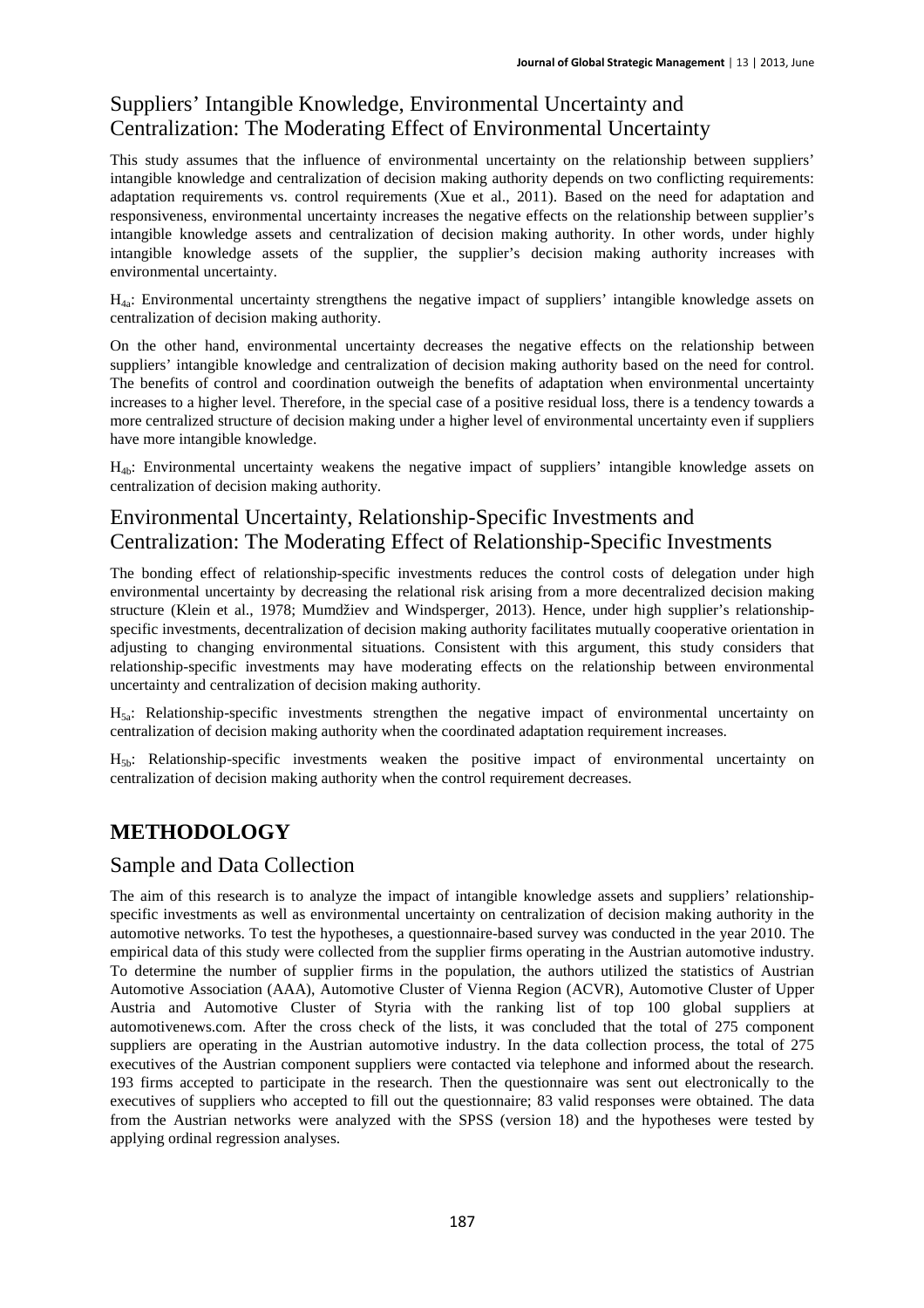### Measurement

*Decision rights.* In this study, decision rights relate to the structure of real authority (Aghion and Tirole, 1997; Hippmann and Windsperger, 2012) in the automotive networks. Following Heide and John (1992), this construct was measured with nine items to capture the extent to which residual decision rights are made by the automakers and the suppliers. According to the measurement of residual decision rights, component suppliers were asked to indicate who takes the decisions regarding the following value chain activities (Meyr et al., 2005; Talbot, 2007): design & engineering, procurement, inbound logistics and production. These indicators were assessed on a 7 point Likert scale ranging from decisions solely taken by the supplier (=1) and decisions solely taken by the automaker (=7). The value of Cronbach's alpha is 0.68 which is compatible with the recommended threshold level of 0.60 (Hair et al., 1998). By splitting the decision variable into three groups at its median, a decision index was constructed. The higher the index, the more residual decision rights are assigned to the automakers, and hence the higher is the degree of centralization.

*Intangible knowledge.* Intangible knowledge refers to the knowledge contribution of automakers and suppliers regarding the value-creating activities in the upstream supply chain. In the questionnaire, the supplier firms were asked to rate on a 7-point Likert scale to evaluate separately their own and the automakers' knowledge contribution to the supply chain activities. The scale includes six items regarding the value chain activities of design & engineering, and production. Cronbach's alpha for the suppliers' intangible knowledge is 0.84 and for the automakers' intangible knowledge is 0.90.

*Relationship-specific investments.* Relationship-specific investments concern the degree to which assets are dedicated to a particular relationship (Williamson, 1985). In this study, consistent with the studies of Asanuma (1989) and Dyer and Singh (1998), the items of the scale for the suppliers' relationship-specific investments are: (1) we are substantially involved in product development, (2) we spend much time in developing the specifications, (3) we spend much time and efforts in developing manufacturing and designing processes, (4) manufacturing of this product has created a specific expertise dedicated to our relationship. These four indicators were assessed on a 7-point Likert scale ranging from 1=strongly disagree to 7=strongly agree. The value of Cronbach's alpha is 0.84.

*Environmental uncertainty.* This study focuses on environmental uncertainty associated with the dynamism of task environment (Lawrence and Lorsch, 1967, Thomson, 1967; Duncan, 1972; Williamson, 1975) as the strongest determinant of uncertainty in technology-intensive industries (Duncan, 1972; Bourgeois, 1980; Joshi and Campbell, 2003; Fredericks, 2005). Accordingly, the authors built on Bensaou and Venkatraman's construct of environmental dynamism as the rate of change in product arising from technological innovations (Bensaou and Venkatraman, 1995; Karimi et al., 2004). Environmental uncertainty associated with dynamism of task environment was measured with three items that belong to product's technical complexity, maturity of the underlying technology and the engineering content, as Bensaou and Venkatraman (1995) suggest. These indicators were assessed using 1-7 semantic differential scales for a component ranging from: (1) technically simple to technically complex, (2) based on mature technology to new technology, (3) low engineering effort and expertise to high engineering effort and expertise. Cronbach's alpha is 0.86.

*Control variables.* One control variable labeled as supplier dependence, which might influence centralization of decision making in the network, was incorporated in the model. In order to measure supplier dependence, the supplier was asked to indicate the share of the automaker in its annual turnover.

### **RESULTS**

### Descriptive Statistics

Table 1 presents the descriptive statistics and Pearson correlation coefficients for all variables. As expected, centralization of decision making authority was negatively correlated with knowledge-based resources of suppliers, and relationship-specific investments, and positively correlated with automakers' intangible knowledge assets. Unexpectedly, there was no statistically significant relationship between centralization of decision making authority and environmental uncertainty; however its sign was positive. Similarly, centralization of decision making authority was positively but not significantly correlated with supplier dependence. Although significant correlation exists among some variables, none of the correlation coefficients is large enough (>.80) to cause concern about severe multicollinearity (Hair et al., 1998). In addition, descriptive statistics basically show that there is a tendency towards a more decentralized structure of decision making in the Austrian automotive networks.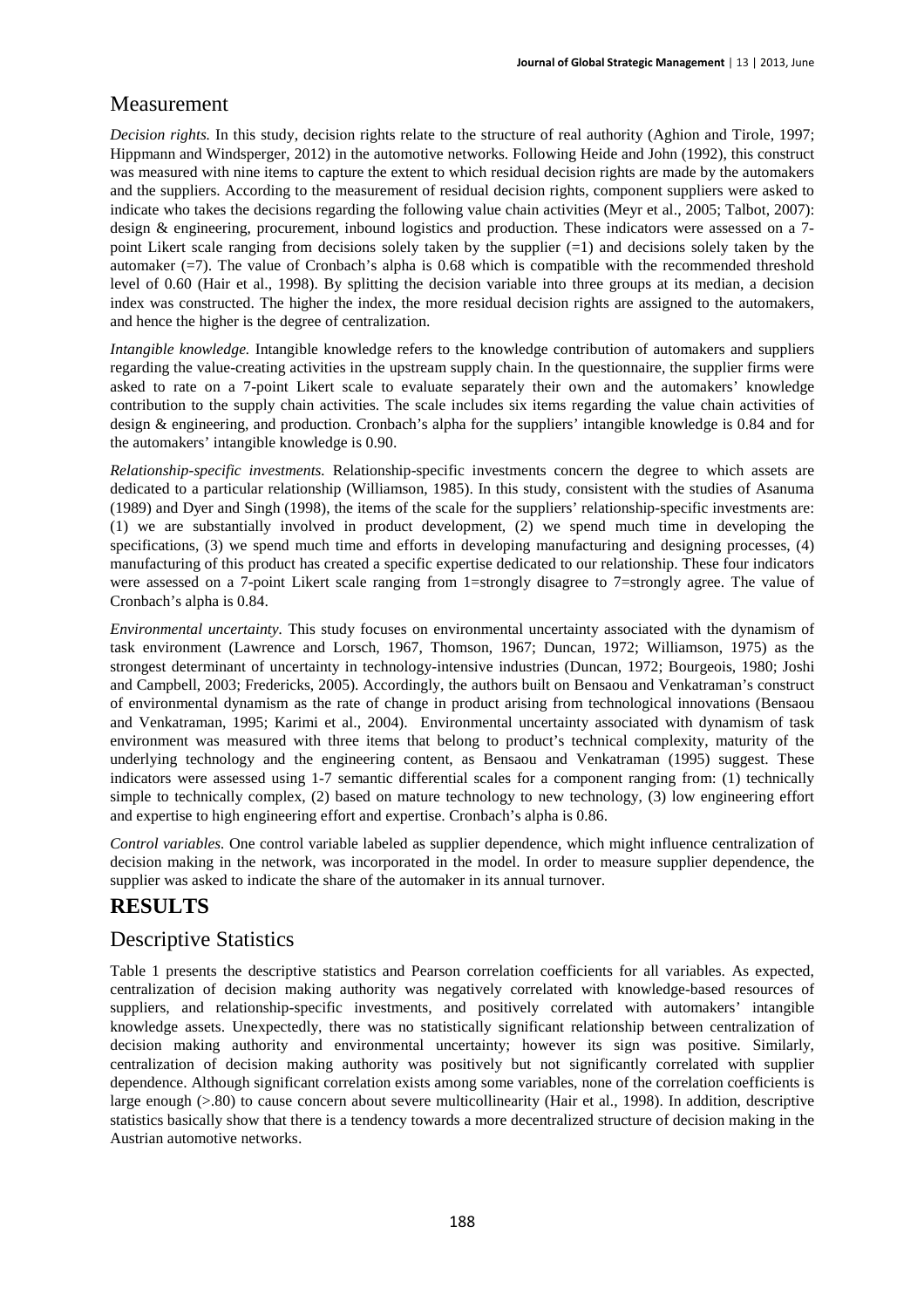| Variables                            | Mean | S.D. | Correlations     |           |           |       |       |       |
|--------------------------------------|------|------|------------------|-----------|-----------|-------|-------|-------|
|                                      |      |      |                  | っ         |           | 4     |       | 6     |
| 1. Decision rights                   | 2.83 | 0.94 | 1.000            |           |           |       |       |       |
| 2. Relationship-specific investments | 4.55 | 1.52 | $-0.282*$        | 1.000     |           |       |       |       |
| 3. Environmental uncertainty         | 4.59 | 1.26 | 0.045            | $0.449**$ | 1.000     |       |       |       |
| 4. Suppliers' intangible knowledge   | 6.03 | 1.10 | $-0.417**0.229*$ |           | 0.067     | 1.000 |       |       |
| 5. Automakers' intangible knowledge  | 4.14 | 1.64 | $0.271*$         | 0.081     | 0.187     | 0.018 | 1.000 |       |
| 6. Supplier dependence               | 2.21 | 1.05 | 0.109            | $0.240*$  | $0.330**$ | 0.082 | 0.026 | 1.000 |

#### **Table 1. Descriptive statistics and correlation coefficients**

\*p<0.05, \*\*p<0.01 (two-tailed tests)

#### Regression Analysis

The regression analyses were conducted with the index of decision rights as an ordinal dependent variable to test the hypotheses. Table 2 reports the results of the regression models. The significant chi-square statistic for each model (p<0.01) indicates that the final model gives a significant improvement over the baseline model. According to Pearson and Deviance statistic (p>0.05), each model fits the data well. The explanatory power of the dependent variable (see the difference between the values of Nagelkerke  $R^2$ ) increased from 0.450 to 0.489 by including the interaction effect between environmental uncertainty and suppliers' intangible knowledge in the model.

**Table 2. Ordinal regression results** 

| Independent variables                                       | Coefficients          |                       |                       |                       |                      |  |  |  |  |
|-------------------------------------------------------------|-----------------------|-----------------------|-----------------------|-----------------------|----------------------|--|--|--|--|
|                                                             | Model 1               | Model 2               | Model 3               | Model 4               | Model 5              |  |  |  |  |
| Threshold constants                                         | $-5.873***$ (1.758)   | $-1.157***$ (0.303)   | $-1.258***$ (0.324)   | $-1.154***(0.330)$    | $-1.373***$ (0.365)  |  |  |  |  |
|                                                             | $+3.889**$ (1.679)    | $+0.892$ *** (0.294)  | $+1.039***$ (0.315)   | $+1.186$ *** (0.327)  | $+0.950***$ (0.339)  |  |  |  |  |
| Automakers' intangible knowledge                            | $+0.329**$<br>(0.156) | $+0.527**$<br>(0.242) | $+0.587**$<br>(0.255) | $+0.590**$ (0.268)    | $+0.586**$ (0.255)   |  |  |  |  |
| Suppliers' intangible knowledge                             | $-1.047***(0.274)$    | $-1.032***(0.296)$    | $-1.268***(0.322)$    | $-1.269***(0.337)$    | $-1.285***(0.332)$   |  |  |  |  |
| Relationship-specific investments                           |                       | $-0.444*$<br>(0.250)  | $-0.780***(0.299)$    | $-0.798***(0.309)$    | $-0.788***$ (0.306)  |  |  |  |  |
| Environmental uncertainty                                   |                       |                       | $+0.715**$<br>(0.309) | $+0.781**$ (0.320)    | $+0.673**$ (0.318)   |  |  |  |  |
| Suppliers' intangible knowledge*Environmental uncertainty   |                       |                       |                       | $+0.655**$ (0.333)    |                      |  |  |  |  |
| Environmental uncertainty*Relationship-specific investments |                       |                       |                       |                       | (0.256)<br>$-0.199$  |  |  |  |  |
| Supplier dependence                                         | $+0.586**$<br>(0.253) | $+0.685***(0.265)$    | $+0.588**$<br>(0.280) | $+0.570**$<br>(0.283) | (0.284)<br>$+0.546*$ |  |  |  |  |
| Model statistics                                            |                       |                       |                       |                       |                      |  |  |  |  |
| Model chi-square                                            | $25.517***$           | 28.594 ***            | 36.745***             | 41.042***             | 37.344***            |  |  |  |  |
| $-2$ Log likelihood                                         | 133.133               | 131.442               | 121.121               | 116.824               | 120.528              |  |  |  |  |
| Nagelkerke $R^2$                                            | 0.332                 | 0.365                 | 0.450                 | 0.489                 | 0.456                |  |  |  |  |

Values in parentheses are standard errors.

\*p<0.1, \*\*p<0.05, \*\*\*p<0.01

Consistent with the predictions of  $H_1$  and  $H_2$ , the results indicate that centralization of decision making authority decreases with increasing supplier's intangible knowledge and relationship-specific investments. In addition, automaker's intangible knowledge positively impacts its real authority and hence causes a more centralized structure of decision making. On the other hand, the relationship between environmental uncertainty and centralization of decision making authority is positive and significant, in support of  $H_{3b}$ , due to the automaker's higher control requirements under high environmental uncertainty. Regarding H<sub>4b</sub>, the results show that environmental uncertainty significantly moderates the effect of suppliers' intangible knowledge on centralization of decision making authority (see Figure 1 for graphical display of the interaction effects). However, the data provides insufficient evidence for  $H_{5b}$ , that the positive impact of environmental uncertainty on centralization of decision making authority is lower under a higher level of relationship-specific investments (see Figure 2).

Figure 1. Moderating effect of environmental uncertainty on the relationship between suppliers' intangible knowledge and centralization of decision making authority (created by utilizing from the ModGraph programme of Jose, 2008)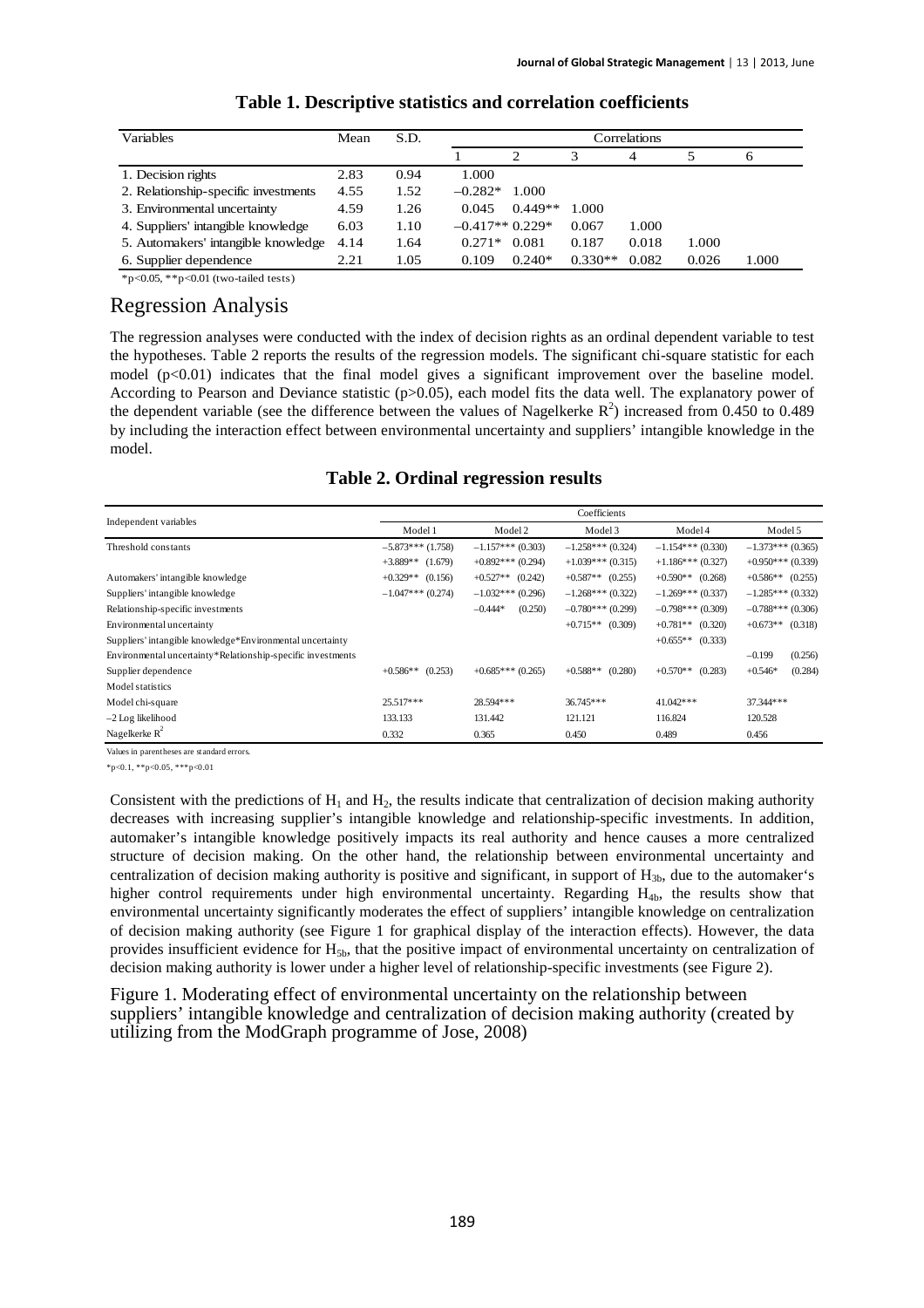

Figure 2. Moderating effect of relationship-specific investments on the relationship between environmental uncertainty and centralization of decision making authority (created by utilizing from the ModGraph programme of Jose, 2008)



### **CONCLUSION**

The aim of this study is to examine the impact of property rights and transaction cost variables (i.e., the sources of knowledge-based power, relationship-specific investments and environmental uncertainty) on centralization of decision making authority in the automotive networks. The results from the Austrian automotive networks indicate that the suppliers' decision making power increases with their intangible knowledge assets over supply chain activities and their relationship-specific investments. Simultaneously, the automakers' control over decision making in the network increases with their intangible knowledge assets and environmental uncertainty. Moreover the results of the study show that the suppliers' contribution to the intangible knowledge assets in the supply chain leads to more decentralization of decision making, in particular when the environmental uncertainty is relatively low. However, this effect shifts towards more centralization of decision making in the automotive networks, due to high coordination and control costs, when environmental uncertainty strongly increases. Overall, this study contributes to the literature by developing a new view on allocation of real authority in supplier networks that integrates property rights and transaction cost explanations.

This study also has some managerial implications. The results indicate that the distribution of decision making power in the automotive networks depends on the knowledge contribution of automakers and suppliers, the relationship-specific investments and the environmental uncertainty. Accordingly, this study provides some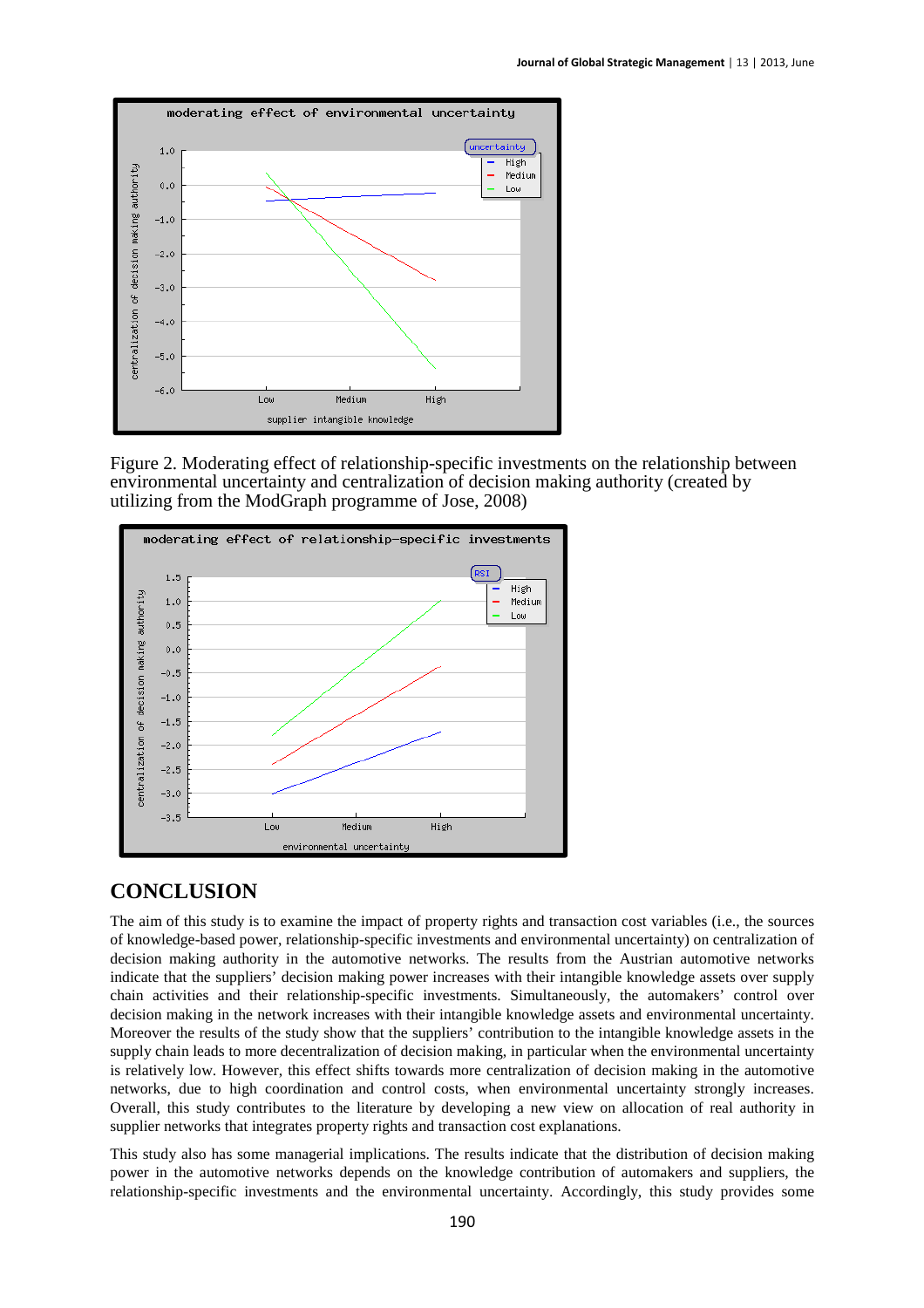recommendations for designing a more decentralized decision making structure in the automotive network. Although suppliers can have more decision making authority with their individual-level intangible knowledge assets, this effect shifts towards a more centralized decision making structure under a higher level of environmental uncertainty, in particular due to the automakers' increasing need to mitigate incentive conflicts and facilitate coordination of resources. Parallel production networks, which focus on the common use of product design and the integration of suppliers' knowledge stocks (i.e., design and process FMEA, process control plan, flow chart), result in a more centralized decision making structure in the automotive industry, even if suppliers have more intangible knowledge. However, relationship-specific investments mitigate opportunism risks and reduce the automakers' control requirement under high environmental uncertainty. In this case, the bonding effect of relationship-specific investments gives rise to a more decentralized structure of decision making authority in the automotive networks.

The study has some limitations that create opportunities for future research. First, the research design of the study uses a single source of respondents. Future studies are needed to explore the relationships between the variables using multiple sources of respondents from both automakers and suppliers in the automotive supply chain in order to reduce the possibility of common methods bias. Second, future studies have to investigate the determinants of the decision making structure by collecting data from different inter-organizational relationships in order to increase the generalizability of the results. Third, the measures for decision rights and intangible knowledge assets need to be improved in such a way that enables to investigate the determinants of the allocation of disaggregated decision rights regarding the different value chain activities in the automotive networks.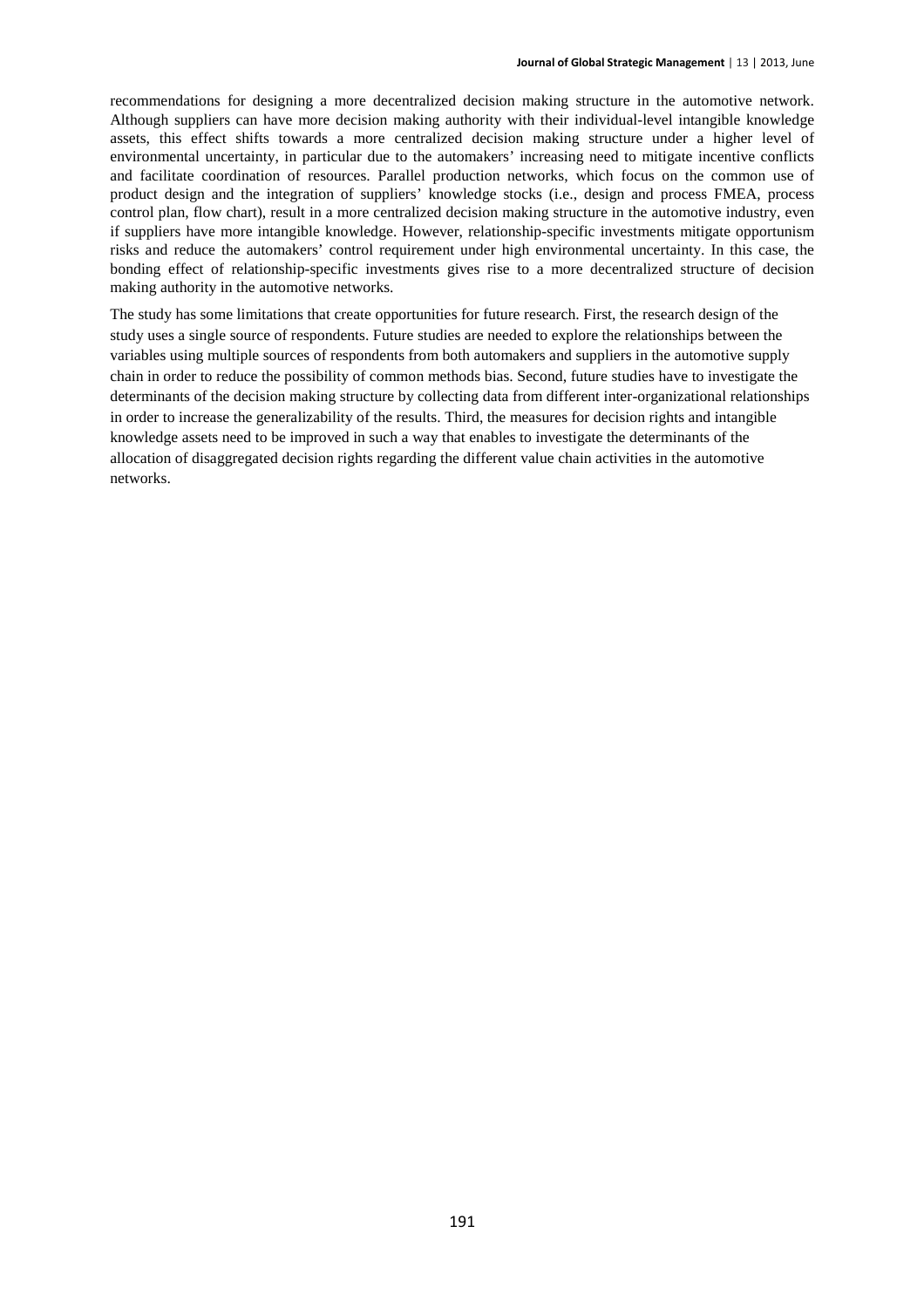#### **REFERENCES**

Aghion, P. and Tirole, J. (1997). Formal and real authority in organizations. Journal of Political Economy, 105(1), pp.1–29.

Aoki, M. (1986). Horizontal vs. vertical information structure of the firm. American Economic Review, 76, pp.971–83.

Arruñada, B., Garicano, L. and Vázquez, L. (2001). Contractual allocation of decision rights and incentives: the case of automobile distribution. Journal of Law, Economics, and Organization, 17(1), pp.257-284.

Asanuma, B. (1989). Manufacturer-supplier relationships in Japan and the concept of relation-specific skill. Journal of the Japanese and International Economies, 3(1), pp.1-30.

Bensaou, M. and Venkatraman, N. (1995). Configurations of inter-organizational relationships: a comparison between U.S. and Japanese. Management Science, 41(9), pp.1471-1492.

Bourgeois, L.J. (1980). Strategy and environment: a conceptual integration. Academy of Management Review, 5(1), pp.25-39.

Brynjolfsson, E. (1994). Information assets, technology, and organization. Management Science, 40(12), pp.1645-1662.

Burns, T. and Stalker, G.M. (1961). The management of innovation, London: Tavistock.

Colombo, M. and Delmasto, M. (2004). Delegation of authority in business organizations: an empirical test. The Journal of Industrial Economics, 52, pp.53–80.

Davis, J.P., Eisenhardt, K.M. and Bingham, C.B. (2009). Optimal structure, market dynamism, and the strategy of simple rules. Administrative Science Quarterly, 54, pp.413-452.

Dessein, W. (2002). Authority and communication in organizations. Review of Economic Studies, 69(4), pp.811-838.

Duncan, R.B. (1972). Characteristics of organizational environments and perceived environmental uncertainty. Administrative Science Quarterly, 17(3), pp.313-327.

Dyer, J.H. and Singh, H. (1998). The relational view: cooperative strategy and sources of inter-organizational competitive advantage. Academy of Management Review, 23(4), pp.600-679.

Fan, M, Stallaert, J. and Whinston, A.B. (2003). Decentralized mechanism design for supply chain organizations using an auction market. Information Systems Research, 14(1), pp.1-22.

Fredericks, E. (2005). Cross-functional involvement in new product development: a resource dependency and human capital perspective. Qualitative Market Research: An International Journal, 8(3), pp.327-341.

Grossman, S.J. and Hart, O.D. (1986). The cost and benefits of ownership: a theory of vertical and lateral integration. Journal of Political Economy, 94(4), pp.691-719.

Gulati, R., Lawrence, P.R. and Puranam, P. (2005). Adaptation vertical relationships: beyond incentive conflict. Strategic Management Journal, 26(5), pp.415-440.

Hair, J.F., Anderson, R.E., Tatham, R.L. and Black, W.C. (1998). Multivariate data analysis. Upper Saddle River, NJ: Pearson Education.

Hall, R. (1992). The strategic analysis of intangible resources. Strategic Management Journal, 13(2), pp.135-144.

Harris, M. and Raviv, A. (2005). Allocation of decision-making authority. Review of Finance, 9(3), pp.353-383.

Hart, O. (1995). Firms, contracts, and financial structure. Oxford: Clarendon Press.

Hart, O. and Moore, J. (1990). Property rights and the nature of the firm. The Journal of Political Economy, 98(6), pp.1119–1158.

Heide, J.B. and John, G. (1992). Do norms matter in marketing relationships? Journal of Marketing, 56(2), pp.32-44.

Hendrikse, G. and Windsperger, J. (2011). Determinants of contractual completeness in franchising. In M. Tuunanen, J. Windsperger, G. Cliquet, & G. Hendrikse (Eds.), New developments in the theory of networks: franchising, alliances and cooperatives (pp. 13-30). New York: Springer.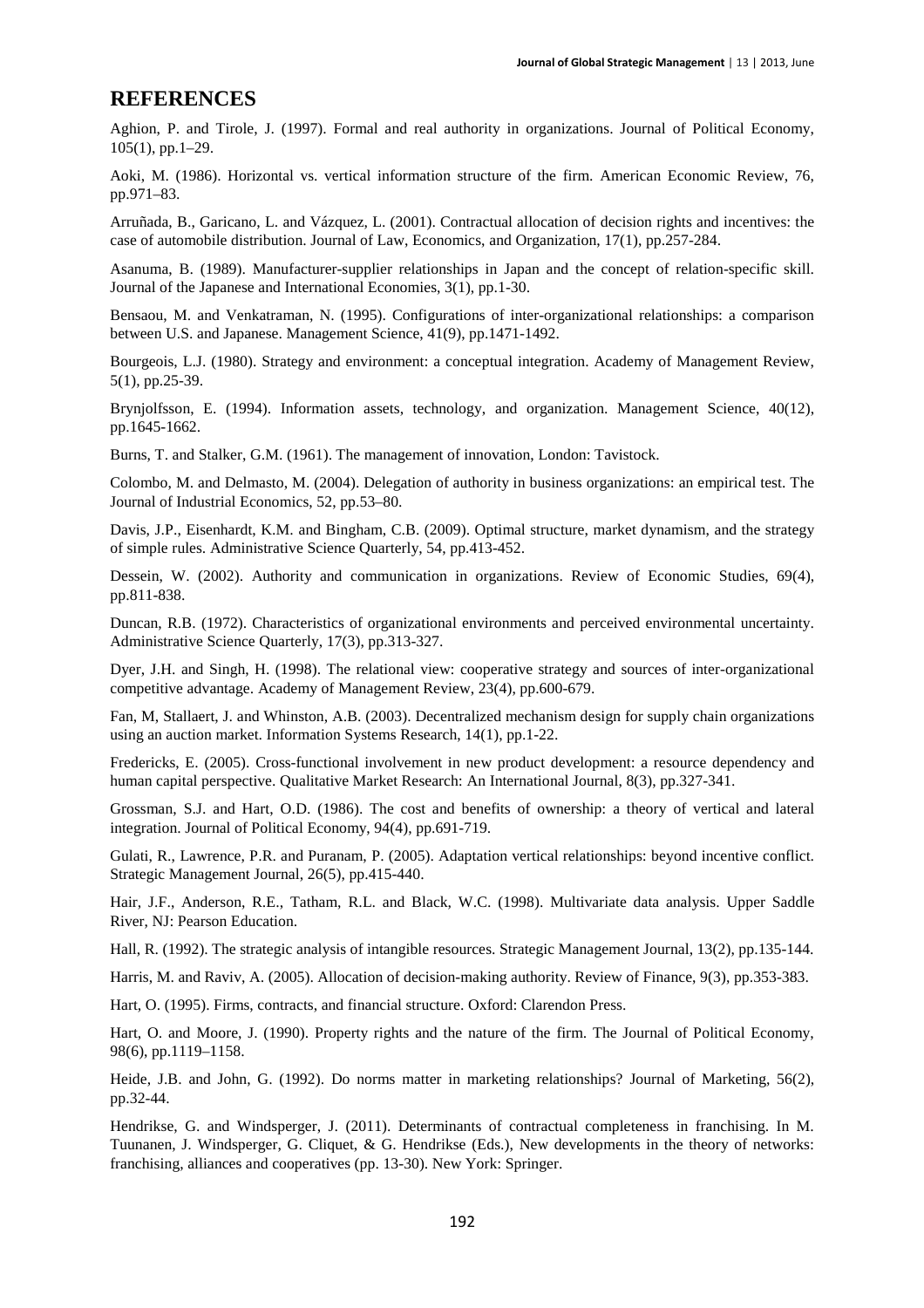Hippmann, P. and Windsperger, J. (2012). Formal and real authority in interorganizational networks: the case of joint ventures. Managerial and Decision Economics, DOI: 10.1002/mde.2592.

Jensen, M.C. and Meckling, W.H. (1992). Specific and general knowledge and organizational structure. In L. Werin, & H. Wijkander (Eds.), Contract economics (pp. 251-274). Oxford:Blackwell.

Jose, P.E. (2008). ModGraph-I: a programme to compute cell means for the graphical display of moderational analyses: the internet version (Version 2.0). Victoria University of Wellington, New Zealand: Wellington.

Joshi, A.W. and Campbell, A.J. (2003). Effects of environmental dynamism on relational governance in manufacturer-supplier relationships: a contingency framework and an empirical test. Journal of the Academy of Marketing Science, 31(2), pp.176-188.

Joshi, A.W. and Stump, R.L. (1999). The contingent effect of specific asset investments on joint action in manufacturer-supplier relationships: an empirical test of the moderating role of reciprocal asset investments, uncertainty, and trust. Journal of the Academy of Marketing Science, 27(3), pp.291-305.

Joskow, P.L. (2005). Vertical integration. In C. Ménard, & M.M. Shirley (Eds.), Handbook of new institutional economics (pp. 319-348), Netherlands: Springer.

Karimi, J., Somers, T.M. and Gupta, Y.P. (2004). Impact of environmental uncertainty and task characteristics on user satisfation with data. Information Systems Research, 15(2), pp.175-193.

Kim, J. and Mahoney, J.T. (2005). Property rights theory, transaction costs theory, and agency theory: an organizational economics approach to strategic management. Managerial and Decision Economics, 26, pp.223- 242.

Klein, B., Crawford, R.G. and Alchian, A.A. (1978). Vertical integration, appropriable rents, and the competitive contracting process. Journal of Law and Economics, 21(2), pp.297-326.

Koss, P.A. and Eaton, B.C. (1997). Co-specific investments, hold-up and self-enforcing contracts. Journal of Economic Behavior & Organization, 32, pp.457-470.

Lawrence, P.R. and Lorsch, J.W. (1967). Differentiation and integration in complex organizations. Administrative Science Quarterly, 12(1), pp.1-47.

March, J.G. and Simon, H.A. (1958). Organizations. New York: Wiley.

Martinez-Noya, A., Garcia-Canal, E. and Guillen, M.F. (2012). R&D outsourcing and the effectiveness of intangible investments: Is proprietary core knowledge walking out of the door? Journal of Management Studies, 50(1), pp.67-91.

Masten, S.E. (1984). The organization of production: evidence from the aerospace industry. Journal of Law and Economics, 27, pp.403-417.

Meyr, H., Wagner, M. and Rohde, J. (2005). Structure of advanced planning systems. In H. Stadler, & C. Kilger (Eds.). Supply chain management and advanced planning: concepts, models, software and case studies (pp. 109- 116), Heidelberg: Springer.

Mikkola, J.H. (2003). Modularity, component outsourcing, and inter-firm learning. R&D Management. 33(4), pp.439-454.

Milgrom, P. and Roberts, J. (1992). Economics, organization & management. New York: Prentice Hall.

Milgrom, P. and Roberts, J. (1995). Complementarities and fit strategy, structure, and organizational change in manufacturing. Journal of Accounting and Economics, 19(2-3), pp.179-208.

Mumdžiev, N. and Windsperger, J. (2011). The Structure of decision rights in franchising networks: a property rights perspective. Entrepreneurship Theory and Practice, 35(3), pp.449-465.

Mumdžiev, N. and Windsperger, J. (2013). An extended transaction cost model of decision rights allocation in franchising: the moderating role of trust. Managerial and Decision Economics, DOI: 10.1002/mde.2581.

Rokkan, A.I., Heide, J.B. and Wathne, K.H. (2003). Specific investments in marketing relationships: expropriation and bonding effects. Journal of Marketing Research, 40(2), pp.210-224.

Segal, I.R. and Whinston, M.D. (2000). Exclusive contracts and protection of investments. The Rand Journal of Economics, 31(4), pp.603-633.

Simon, H.A. (1957). Models of man. New York: John Wiley & Sons.